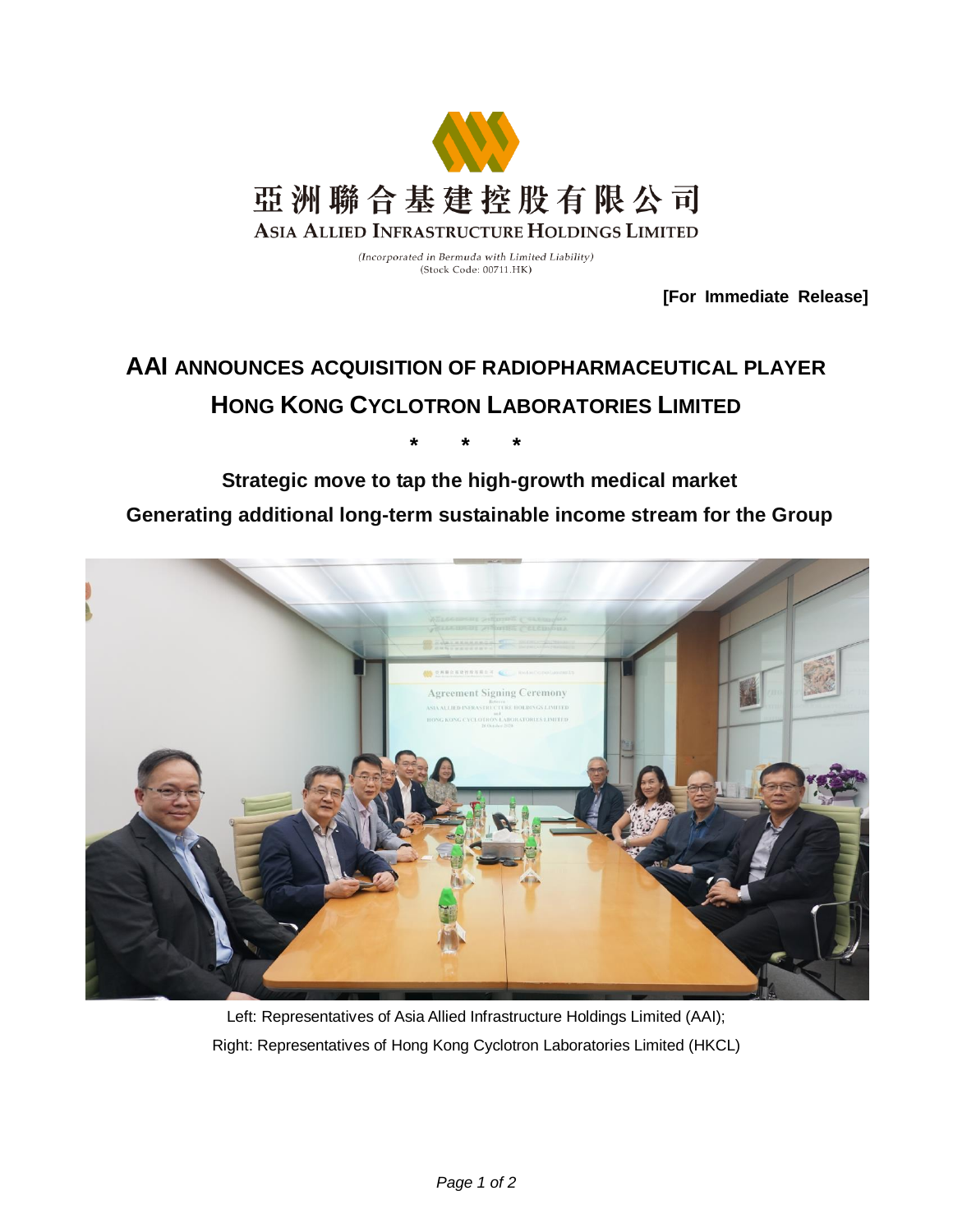

Representatives from both parties took photo together at AAI Headquarter

(Hong Kong, 20 October 2020) – **Asia Allied Infrastructure Holdings Limited** (**"AAI"** or **"the Group"**) (stock code: 00711.HK) is delighted to announce today the acquisition of Hong Kong Cyclotron Laboratories Limited ("HKCL" or "the Company"), an exclusive supplier of fluorodeoxyglucose ("FDG") to Hong Kong SAR Government hospitals and major imaging centers in Hong Kong.

AAI will be acquiring the entire equity interest in the Company at a total consideration of HK\$64 million. An aggregate audited net profit after tax of not less than HK\$24 million is guaranteed over a three-year period. Existing management and technical professionals will continue to serve the Company following the acquisition.

Established in 2006, HKCL is principally engaged in manufacturing of positron emission tomography ("PET") radio-pharmaceuticals for medical use such as FDG. The Company has established long term relationships with major government hospitals and imaging centers in Hong Kong, and is one of the largest players in the local PET radiopharmacy market. HKCL currently engages in the provision of PET drugs to hospitals and imaging centers in Hong Kong, namely, Queen Elizabeth Hospital, Pamela Youde Nethersole Eastern Hospital and Hong Kong Health Check & Medical Diagnostic Centre.

According to the World Health Organization, cancer is one of the leading causes of death worldwide,